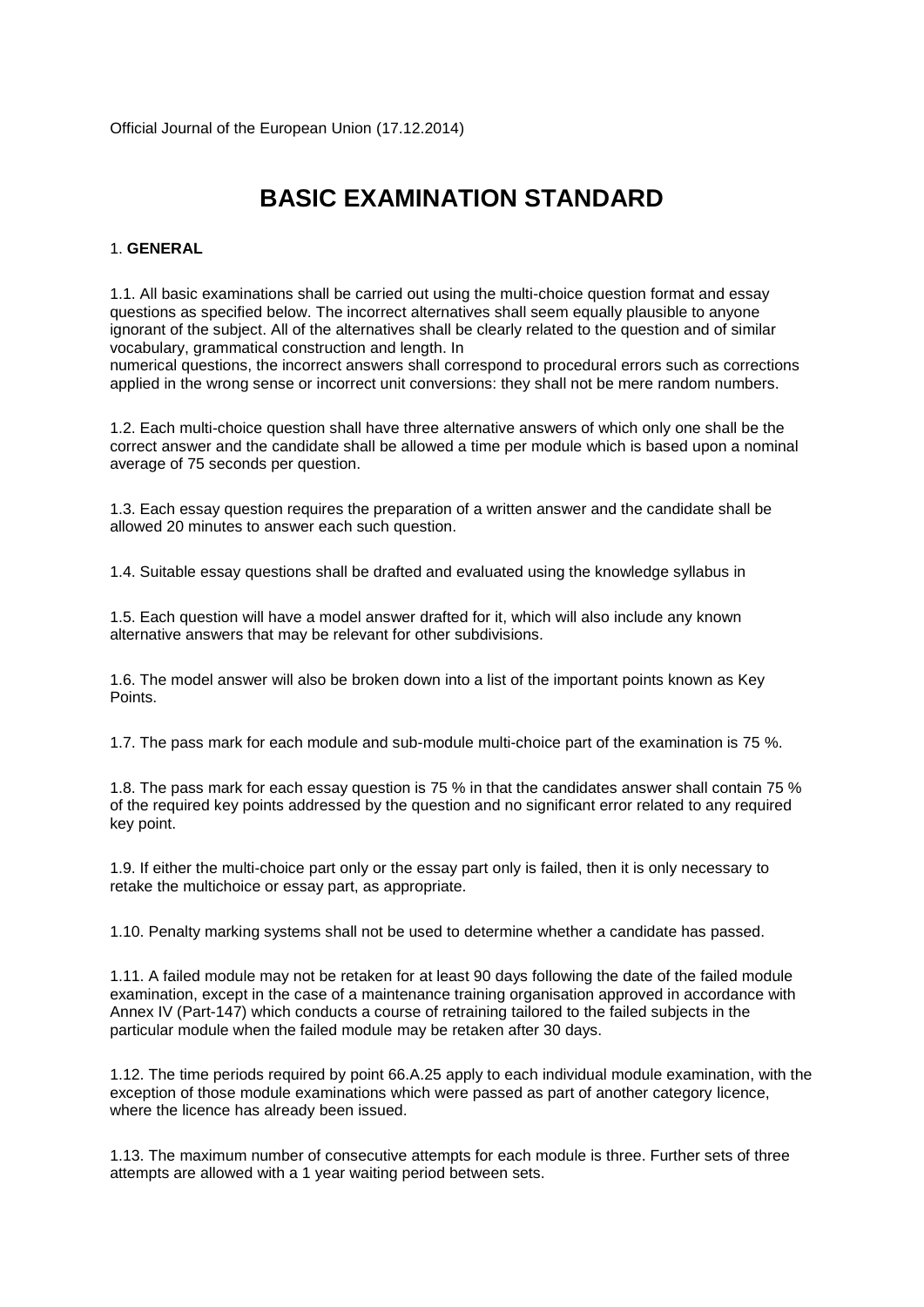The applicant shall confirm in writing to the approved maintenance training organisation or the competent authority to which they apply for an examination, the number and dates of attempts during the last year and the organisation or the competent authority where these attempts took place. The maintenance training organisation or the competent authority is responsible for checking the number of attempts within the applicable timeframes.

# **2. NUMBER OF QUESTIONS PER MODULE**

#### 2.1. MODULE 1 — MATHEMATICS

Category A: 16 multi-choice and 0 essay questions. Time allowed 20 minutes. Category B1: 32 multi-choice and 0 essay questions. Time allowed 40 minutes. Category B2: 32 multi-choice and 0 essay questions. Time allowed 40 minutes. Category B3: 28 multi-choice and 0 essay questions. Time allowed 35 minutes.

### 2.2. MODULE 2 — PHYSICS

Category A: 32 multi-choice and 0 essay questions. Time allowed 40 minutes. Category B1: 52 multi-choice and 0 essay questions. Time allowed 65 minutes. Category B2: 52 multi-choice and 0 essay questions. Time allowed 65 minutes. Category B3: 28 multi-choice and 0 essay questions. Time allowed 35 minutes.

## 2.3. MODULE 3 — ELECTRICAL FUNDAMENTALS

Category A: 20 multi-choice and 0 essay questions. Time allowed 25 minutes. Category B1: 52 multi-choice and 0 essay questions. Time allowed 65 minutes. Category B2: 52 multi-choice and 0 essay questions. Time allowed 65 minutes. Category B3: 24 multi-choice and 0 essay questions. Time allowed 30 minutes.

#### 2.4. MODULE 4 — ELECTRONIC FUNDAMENTALS

Category B1: 20 multi-choice and 0 essay questions. Time allowed 25 minutes. Category B2: 40 multi-choice and 0 essay questions. Time allowed 50 minutes. Category B3: 8 multi-choice and 0 essay questions. Time allowed 10 minutes.

2.5. MODULE 5 — DIGITAL TECHNIQUES/ELECTRONIC INSTRUMENT SYSTEMS Category A: 16 multi-choice and 0 essay questions. Time allowed 20 minutes. Category B1.1 and B1.3: 40 multi-choice and 0 essay questions. Time allowed 50 minutes. Category B1.2 and B1.4: 20 multi-choice and 0 essay questions. Time allowed 25 minutes. Category B2: 72 multi-choice and 0 essay questions. Time allowed 90 minutes. Category B3: 16 multi-choice and 0 essay questions. Time allowed 20 minutes.

#### 2.6. MODULE 6 — MATERIALS AND HARDWARE

Category A: 52 multi-choice and 0 essay questions. Time allowed 65 minutes. Category B1: 72 multi-choice and 0 essay questions. Time allowed 90 minutes. Category B2: 60 multi-choice and 0 essay questions. Time allowed 75 minutes. Category B3: 60 multi-choice and 0 essay questions. Time allowed 75 minutes.

### 2.7. MODULE 7A — MAINTENANCE PRACTICES

Category A: 72 multi-choice and 2 essay questions. Time allowed 90 minutes plus 40 minutes. Category B1: 80 multi-choice and 2 essay questions. Time allowed 100 minutes plus 40 minutes. Category B2: 60 multi-choice and 2 essay questions. Time allowed 75 minutes plus 40 minutes.

### MODULE 7B — MAINTENANCE PRACTICES

Category B3: 60 multi-choice and 2 essay questions. Time allowed 75 minutes plus 40 minutes.

2.8. MODULE 8 — BASIC AERODYNAMICS

Category A: 20 multi-choice and 0 essay questions. Time allowed 25 minutes.